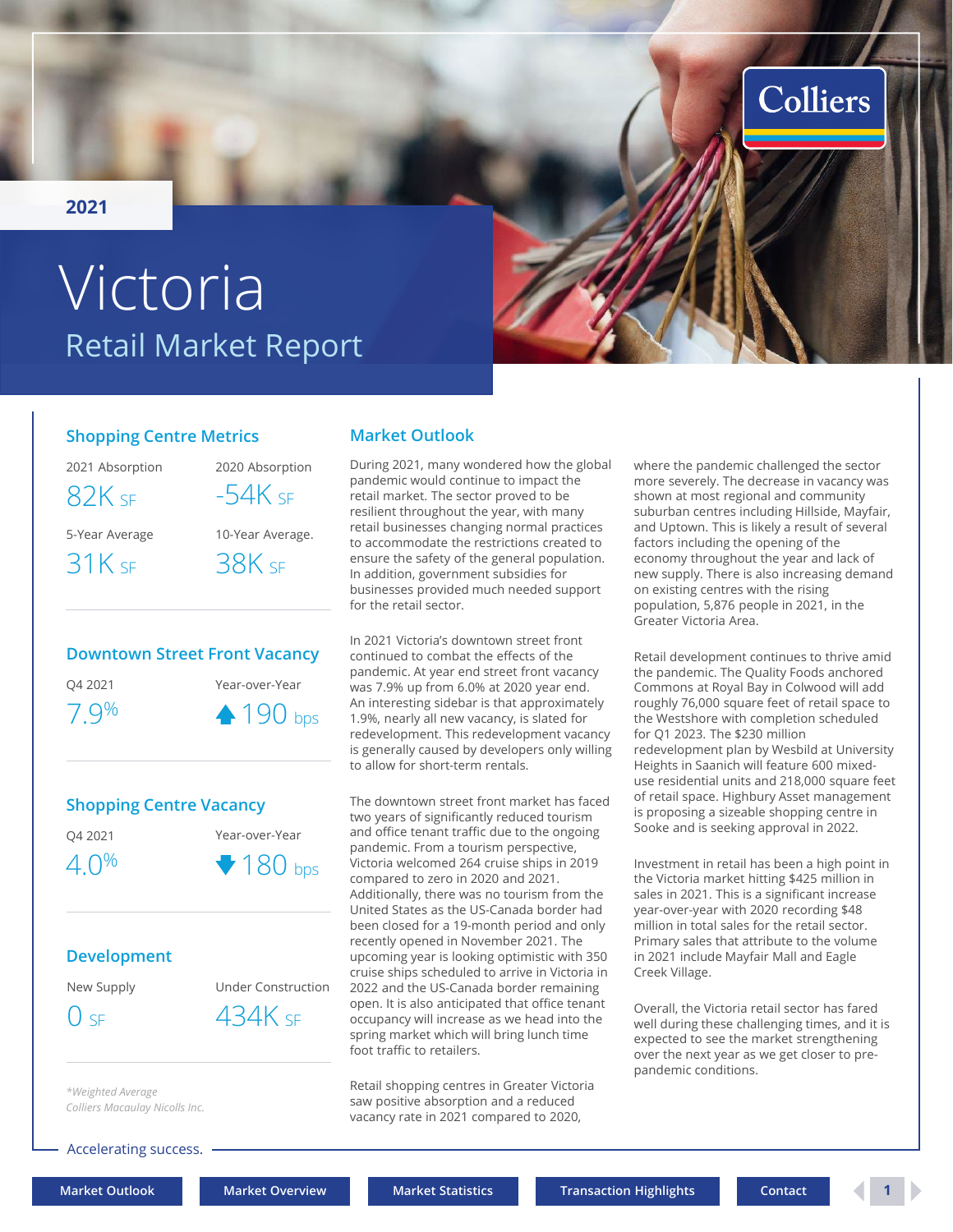## <span id="page-1-0"></span>Market Overview



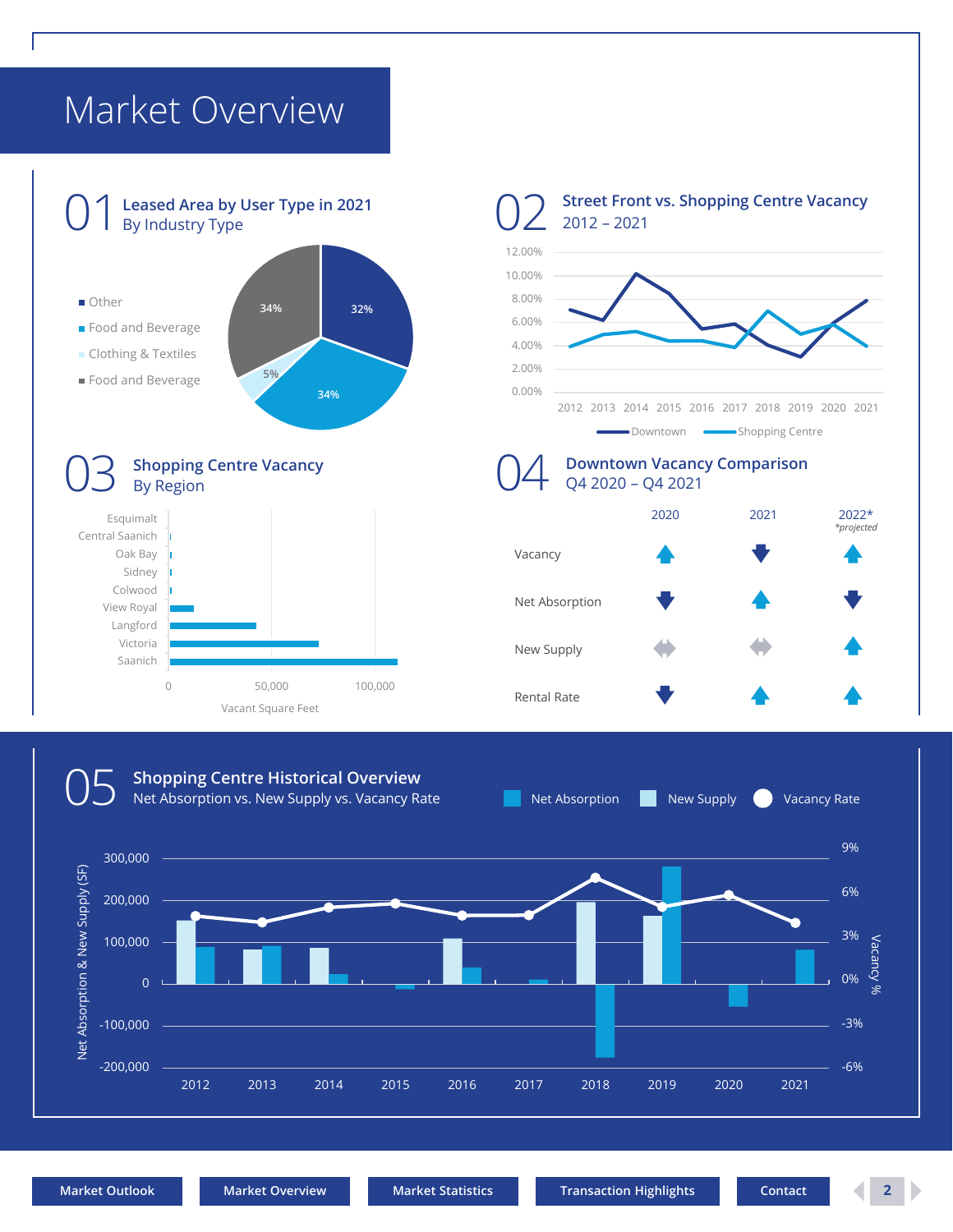# <span id="page-2-0"></span>Market Statistics & Transaction Highlights

| <b>Centres</b>                           | #              | <b>Total Inventory</b><br>(SF) | <b>Total</b><br><b>Vacant (SF)</b> | <b>Vacancy Rate</b><br>(Q4'21) | <b>Vacancy Rate</b><br>(Q4'20) | <b>Net Absorption 2021</b><br>(SF) | <b>Net Absorption</b><br>2020 (SF) | <b>Net New</b><br><b>Supply (SF)</b> |  |  |
|------------------------------------------|----------------|--------------------------------|------------------------------------|--------------------------------|--------------------------------|------------------------------------|------------------------------------|--------------------------------------|--|--|
| <b>Shopping Centre Vacancy By Region</b> |                |                                |                                    |                                |                                |                                    |                                    |                                      |  |  |
| Victoria                                 | 18             | 2,106,339                      | 73,509                             | 3.5%                           | 4.9%                           | 27,861                             | 11,296                             | $\Omega$                             |  |  |
| Saanich                                  | 24             | 2,122,914                      | 111,462                            | 5.3%                           | 7.8%                           | 27,251                             | $-61,601$                          | $\mathbf{0}$                         |  |  |
| Central Saanich                          | 6              | 149,657                        | 1,500                              | 1.0%                           | 1.0%                           | $\mathbf 0$                        | 0                                  | $\mathbf{0}$                         |  |  |
| Langford                                 | 8              | 1,009,406                      | 43,237                             | 4.3%                           | 5.1%                           | 8,868                              | $-4,244$                           | $\mathbf{0}$                         |  |  |
| View Royal                               | 5              | 327,152                        | 12,895                             | 3.9%                           | 4.3%                           | 1,100                              | $-1,037$                           | $\mathbf{0}$                         |  |  |
| Colwood                                  | 3              | 94,533                         | 2,241                              | 2.4%                           | 14.7%                          | 11,649                             | $\mathbf{0}$                       | $\mathbf{0}$                         |  |  |
| Esquimalt                                | 2              | 65,415                         | $\mathsf{O}\xspace$                | 0.0%                           | 5.8%                           | 3,819                              | $-3,024$                           | $\mathbf{0}$                         |  |  |
| Oak Bay                                  | 3              | 45,439                         | 1,870                              | 4.1%                           | 5.9%                           | 823                                | $-204$                             | $\mathbf{0}$                         |  |  |
| Sidney                                   | 6              | 167,255                        | 2,200                              | 1.3%                           | 3.3%                           | 3,328                              | 2,051                              | $\mathbf{0}$                         |  |  |
| Sooke                                    | 3              | 124,424                        | 2,867                              | 2.3%                           | 0.0%                           | $-2,867$                           | 3,000                              | $\Omega$                             |  |  |
| North Saanich                            |                | 86,000                         | $\mathbf{0}$                       | 0.0%                           | 0.0%                           | $\mathbf 0$                        | $\mathbf 0$                        | $\mathbf{0}$                         |  |  |
| <b>Shopping Centre Vacancy By Type</b>   |                |                                |                                    |                                |                                |                                    |                                    |                                      |  |  |
| Regional                                 | 7              | 2,819,632                      | 140,265                            | 5.0%                           | 6.3%                           | 37,099                             | 9,751                              | $\mathbf{0}$                         |  |  |
| Community                                | $\overline{4}$ | 924,464                        | 44,963                             | 4.9%                           | 8.9%                           | 11,528                             | $-54,821$                          | $\mathbf{0}$                         |  |  |
| Neighbourhood                            | 37             | 2,015,697                      | 36,213                             | 1.8%                           | 3.1%                           | 26,485                             | 3,181                              | $\mathbf{0}$                         |  |  |
| Convenience                              | 31             | 557,226                        | 30,340                             | 5.4%                           | 7.1%                           | 7,720                              | $-11,874$                          | $\Omega$                             |  |  |
| <b>Market Totals</b>                     | 79             | 6,317,019                      | 251,781                            | 4.0%                           | 5.8%                           | 82,832                             | $-53,763$                          | $\mathbf{0}$                         |  |  |

#### **Notable Lease Transactions**

| Tenant                           | <b>Address</b>         | <b>Market</b> | <b>Lease Type</b> | Size (SF) |
|----------------------------------|------------------------|---------------|-------------------|-----------|
| James Curtis Home                | 1630 Store Street      | Victoria      | Renewal           | 4,947     |
| Miranda Optometry                | 2968-2972 Jacklin Road | Langford      | Head Lease        | 3,422     |
| <b>Haunted Mansion Mini Golf</b> | 715 Yates Street       | Victoria      | Head Lease        | 3,057     |

#### **Notable Sales Transactions**

| <b>Building Name / Address</b>         | <b>Market</b>     | Size (SF) | <b>Sale Price</b> | <b>Purchaser</b>      |
|----------------------------------------|-------------------|-----------|-------------------|-----------------------|
| Mayfair Mall / 3147 Douglas Street     | <b>Saanich</b>    | 487.937   | Confidential      | <b>Central Walk</b>   |
| Eagle Creek Village / 33 Helmcken Road | <b>View Royal</b> | 229,451   | Confidential      | <b>Pattison Group</b> |
| 4144 Wilkinson Road                    | Saanich           | 18.111    | Confidential      | <b>BC</b> Investor    |
| 3750 Shelbourne Street                 | Saanich           | 16.719    | Confidential      | BC Investor           |
| 2000 Cadboro Bay Road                  | Oak Bay           | 11.960    | Confidential      | <b>BC</b> Investor    |
| 2297 Beacon Avenue                     | Sidney            | 7.277     | Confidential      | <b>BC</b> Investor    |